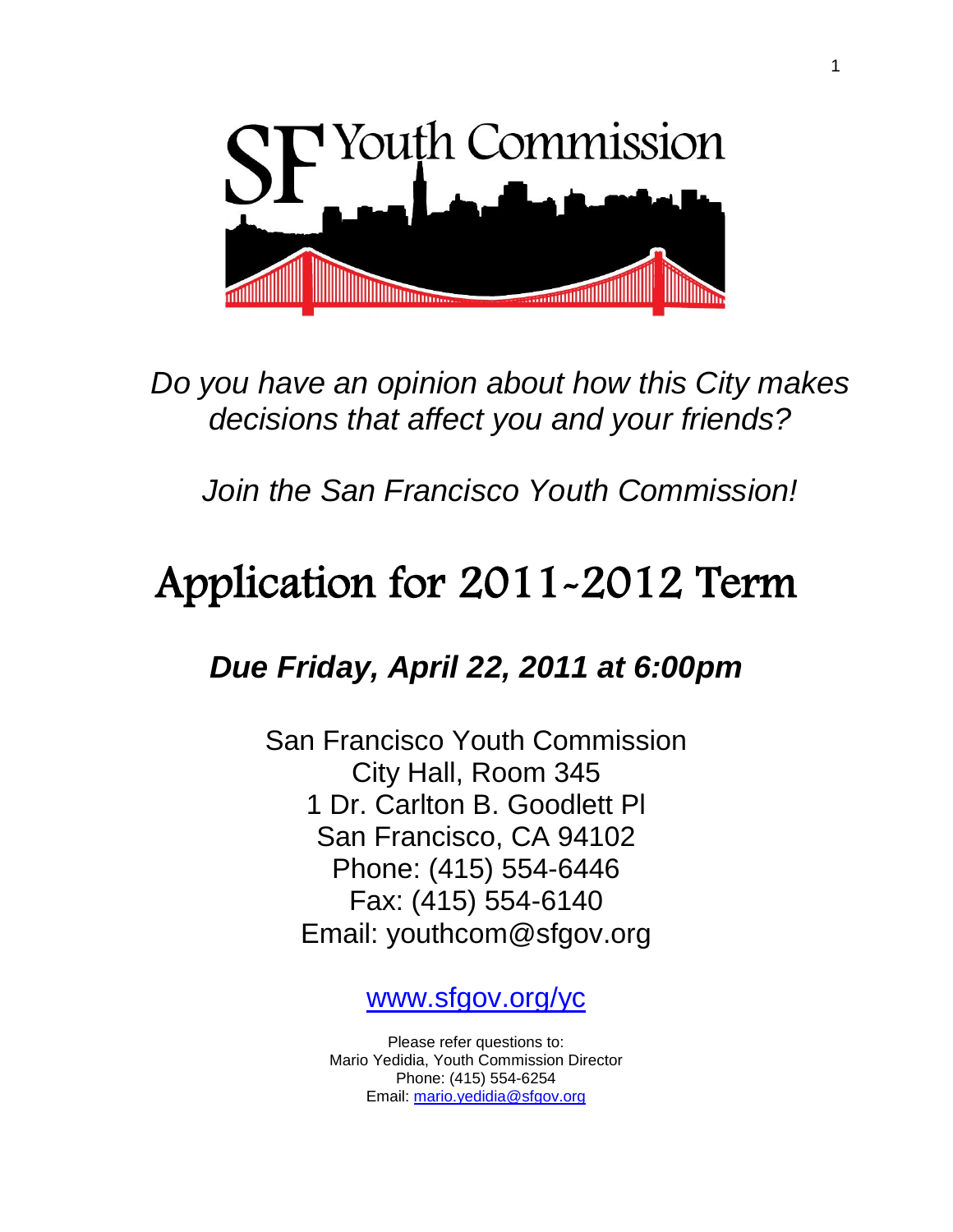

# Basic Information

### Who We Are:

The Youth Commission is a group of 17 San Franciscans between the ages of 12 and 23. Each member of the Board of Supervisors appoints one Youth Commissioner, and the Mayor appoints six more.



## What We Do:

Our job, which was created by the voters of San Francisco and makes us accountable to the whole City, is to stand up for the needs of all young people in the policy and legislative debates at City Hall.

Whether it comes to MUNI, housing, education, juvenile justice or health and wellness, we serve as authentic advisors on youth issues to the Board of Supervisors and the Mayor. (See the next page for some examples of our recent work.)

We read laws, talk to Supervisors and the Mayor Office, hold discussions with other young people in our communities, organize events and hearings, do research on policy and write resolutions.

## How We Do It:

Youth Commissioners can influence government in a number of ways.

For example, the Youth Commission must consider any proposed law that would affect young people and decide whether or not the proposed law would be good for young people. Youth Commissioners then have opportunity to convince lawmakers to pass or reject the proposed law.



Also, Youth Commissioners can develop their own policies and laws relating to young people and try to convince the Mayor and the Board of Supervisors to pass them.



## Do I Need Previous Experience?

No! Anybody can be a Youth Commissioner!

The only requirements are that you live in San Francisco and be between the ages of 12 and 23 when you are appointed.

And: be passionate about youth and community issues—about the decisions the City makes that affect you and your friends!

## When:

The Youth Commission is a very serious time commitment.

The commission has a minimum time requirement of 12 hours per month, spread out over 3 hours per week.

There are full commission meetings that you are required to attend at least twice a month. There are also at least three other kinds of meetings you must attend at least once a month: small committee meetings, meetings with members of the Board of Supervisors and the Mayor's Office, and meetings with young people outside of City Hall in various communities across the city.



## Do I Get Paid?

No—the City Charter doesn't allow Youth Commissioners to be paid.

However, you can receive health care.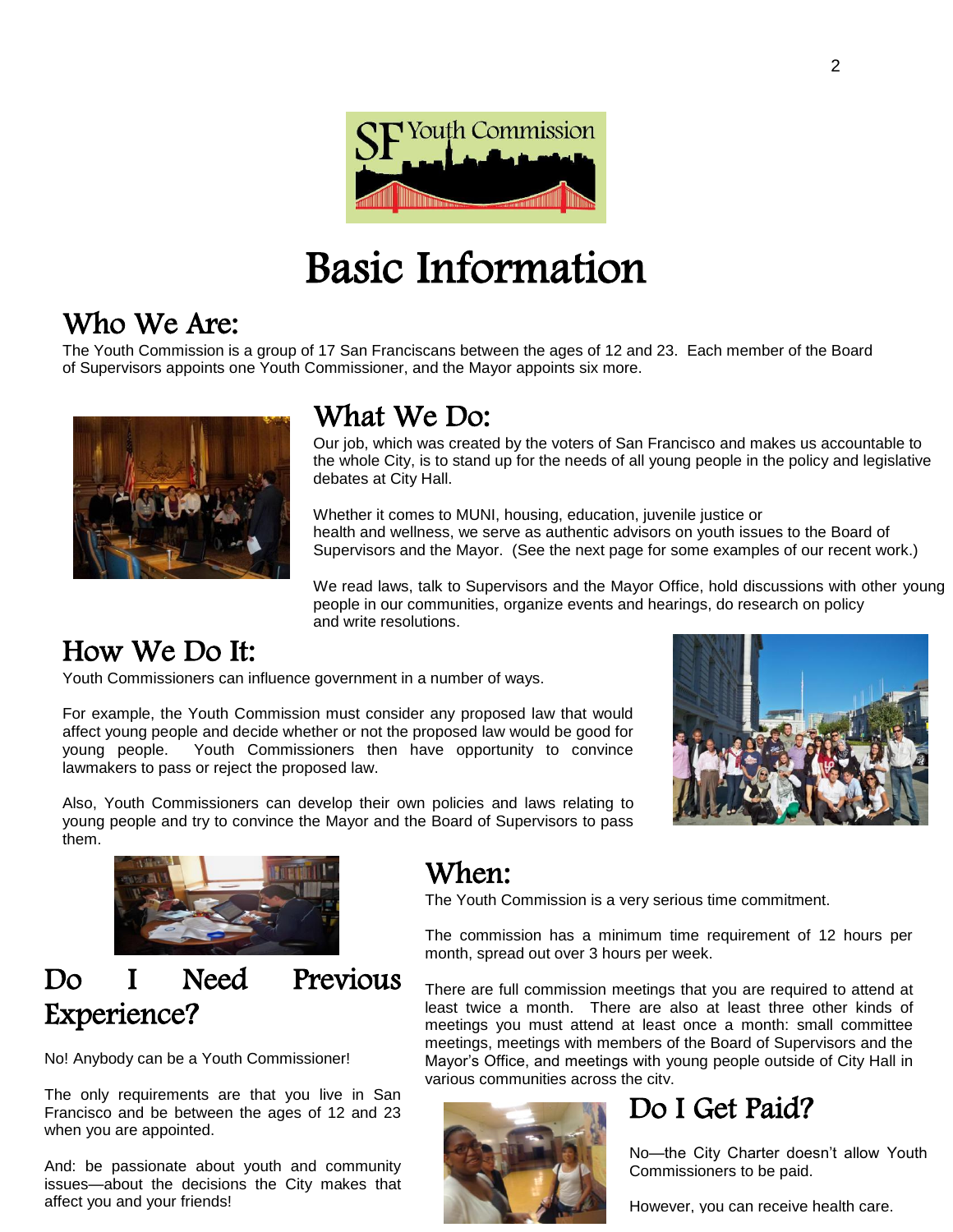

# Recent Examples of the Youth Commission's Work



#### 12,000 free MUNI Fast Passes for low-income public school students

In February 2010, MUNI tried to raise the price of the Youth Fast Pass to \$30/month.

The Youth Commission, working closely with many community based organizations, convinced MUNI's Board of Directors that this was a horrible idea that they should abandon—because it would make MUNI too expensive for many young people.

The Youth Commission also worked for over a year between February 2010 and March 2011—to get a discounted pass for low-income public school students. We wrote resolutions, convinced the Board of Supervisors and the Board of Education to pass similar pieces of legislation, persuaded MUNI to budget at least \$3 million for this program, and held a public hearing in City Hall when the whole thing seemed stalled. And on March 1, 2011, the program was finally approved.

#### *Now, 12,000 free fast passes are available each month in April, May and June of 2011!*

We are working to ensure this program continues next year. Ask us about how to apply for a pass!

#### LGBTQ Sensitivity and Safety in Schools and Housing

Starting with his own experiences as a queer high school student, in 2009 a Youth Commissioner wrote a resolution calling on the School District to take major steps to fight homophobia in the schools.

After lots of advocacy, in February of 2010 the Board of Education passed a nearly identical resolution—and this year the District is offering its first-ever LGBTQ Studies class and committing more resources to preventing homophobia.

In the last few months, the Youth Commission held a public hearing and has been conducting focus groups with queer homeless youth, which have highlighted the need for queer-sensitive staff in shelter and housing for LGBTQQ homeless youth.



#### Ever Been Locked Up? Confused about the Rules?

In the fall of 2009, the Youth Commission, working in collaboration with other City departments, put out a simple, youth-friendly guide to understanding the juvenile justice system for youth who are arrested and detained.

The Youth Commission also founded a workshop at the Youth Guidance Center (Juvenile Hall), on the first Saturday of each month, where youth who are being released—and their parents—learn the rules of probation.

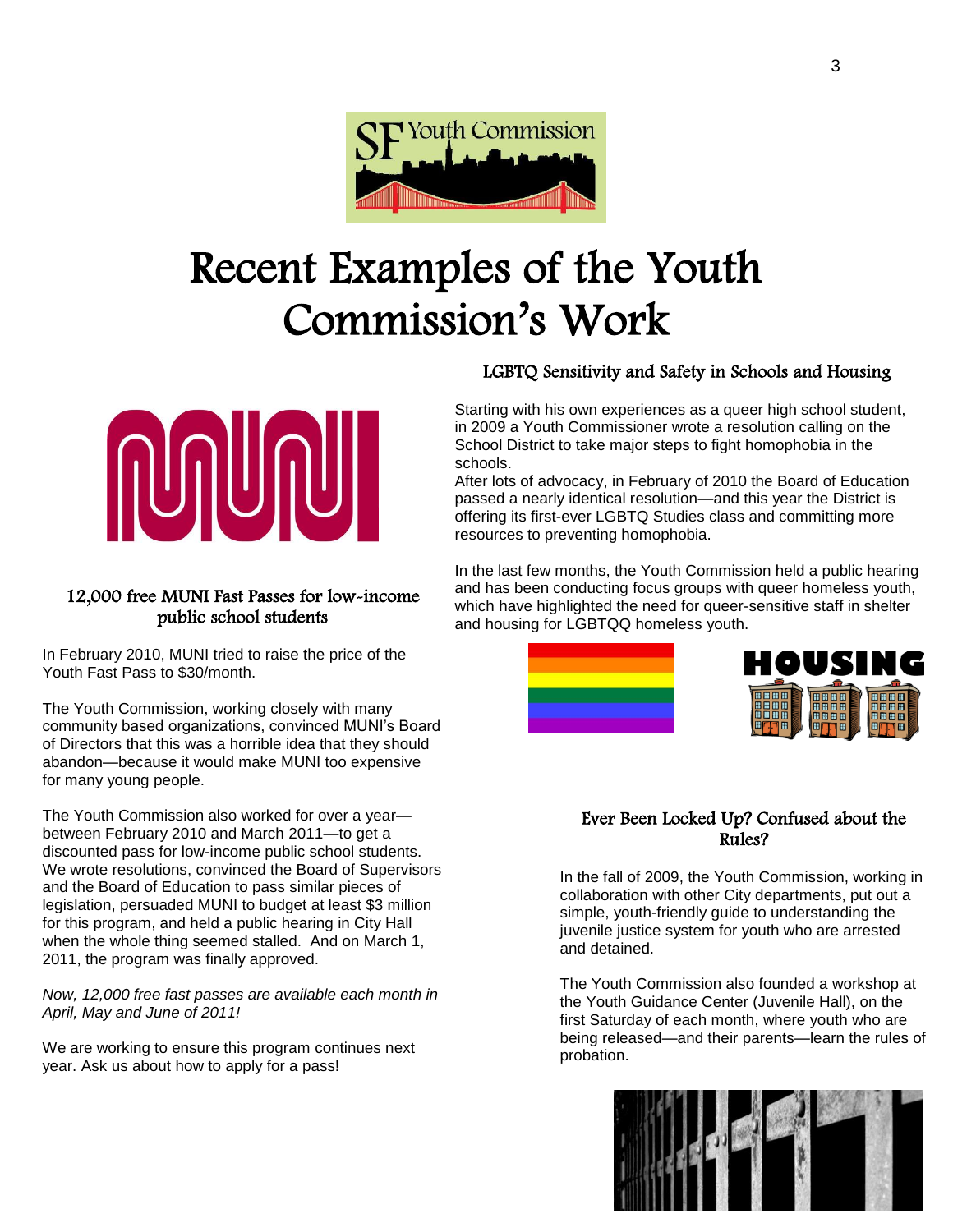

## How to Apply

The application process and timeline for the 2011-2012 term are as follows:

- **1.** Fill out the attached application (i.e., personal information, essay questions and "applicant agreement") and turn it in to the Youth Commission (by fax, email, regular mail or in person). **The application is due Friday, April 22, 2011 at 6:00pm. Late applications will not be accepted.**
- 2. Come in for an interview with Youth Commission staff **between May 2 and May 13**. **Exact dates and times will be announced after you turn in your application.**
- 3. The Board of Supervisors and the Mayor's Office might ask you to come in and do their own interviews. You are welcome to contact those offices yourself! Just ask us how.
- 4. The Youth Commission staff makes recommendations to the Board of Supervisors and the Mayor Office of who to appoint to the commission. **Ultimately, the members of the Board of Supervisors and the Mayor choose who to appoint to the Youth Commission. We hope the Mayor and the Board of Supervisors make their appointments by June 1, 2011.**

**The 2011-2012 Youth Commission term begins at the Beginning of the Year Retreat on August 26, 27 and 28 2011.**

## \*\*\*IMPORTANT\*\*\*

## PLEASE NOTE:

The Youth Commission is a serious time commitment.

If appointed, in addition to the required 12 hours per month (3 hours per week) described on the "Basic Information" page above you are required:

(1) to attend a 3 day retreat August 26, 27 and 28—all 3 days;

(2) to attend *an additional full day retreat* during a weekend in September or October (exact date TBD); AND

(3) to attend all of a full, two-day "mid year" retreat Saturday and Sunday, January 14 and January 15, 2012.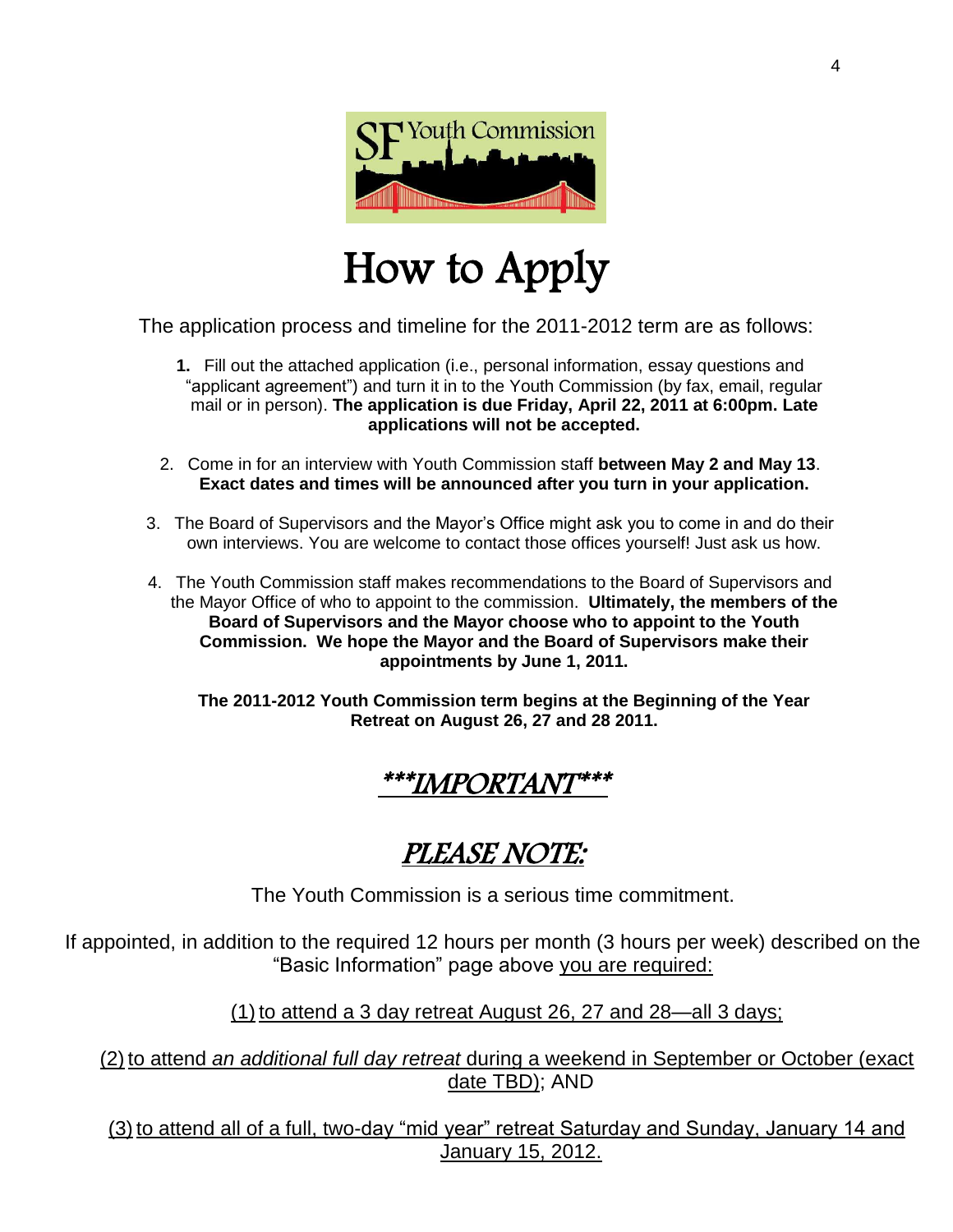

## Personal Information

| Birthday <b>Age</b> Age 2014 2016 2021 2021 2022 2023 2024 2022 2022 2023 2024 2022 2023 2024 2022 2023 2024 2022 2023 2024 2022 2023 2024 2022 2023 2024 2023 2024 2022 2023 2024 2023 2024 2023 2024 2023 2024 2023 2024 2023 202 |
|-------------------------------------------------------------------------------------------------------------------------------------------------------------------------------------------------------------------------------------|
|                                                                                                                                                                                                                                     |
|                                                                                                                                                                                                                                     |
|                                                                                                                                                                                                                                     |
|                                                                                                                                                                                                                                     |
| If you are or will be in school, what school will you attend in the fall of 2011?                                                                                                                                                   |
| Please list all other schools you have gone to:                                                                                                                                                                                     |

What communities do you feel connected to? (Examples: Gay, Lesbian, Transgender, Disabled, Homeless, Teen Parent, Low-Income, Irish American) Remember: you are not limited to these choices…feel free to add your own!

\_\_\_\_\_\_\_\_\_\_\_\_\_\_\_\_\_\_\_\_\_\_\_\_\_\_\_\_\_\_\_\_\_\_\_\_\_\_\_\_\_\_\_\_\_\_\_\_\_\_\_\_\_\_\_\_\_\_\_\_\_\_\_\_\_\_\_\_\_\_\_\_\_\_\_\_\_\_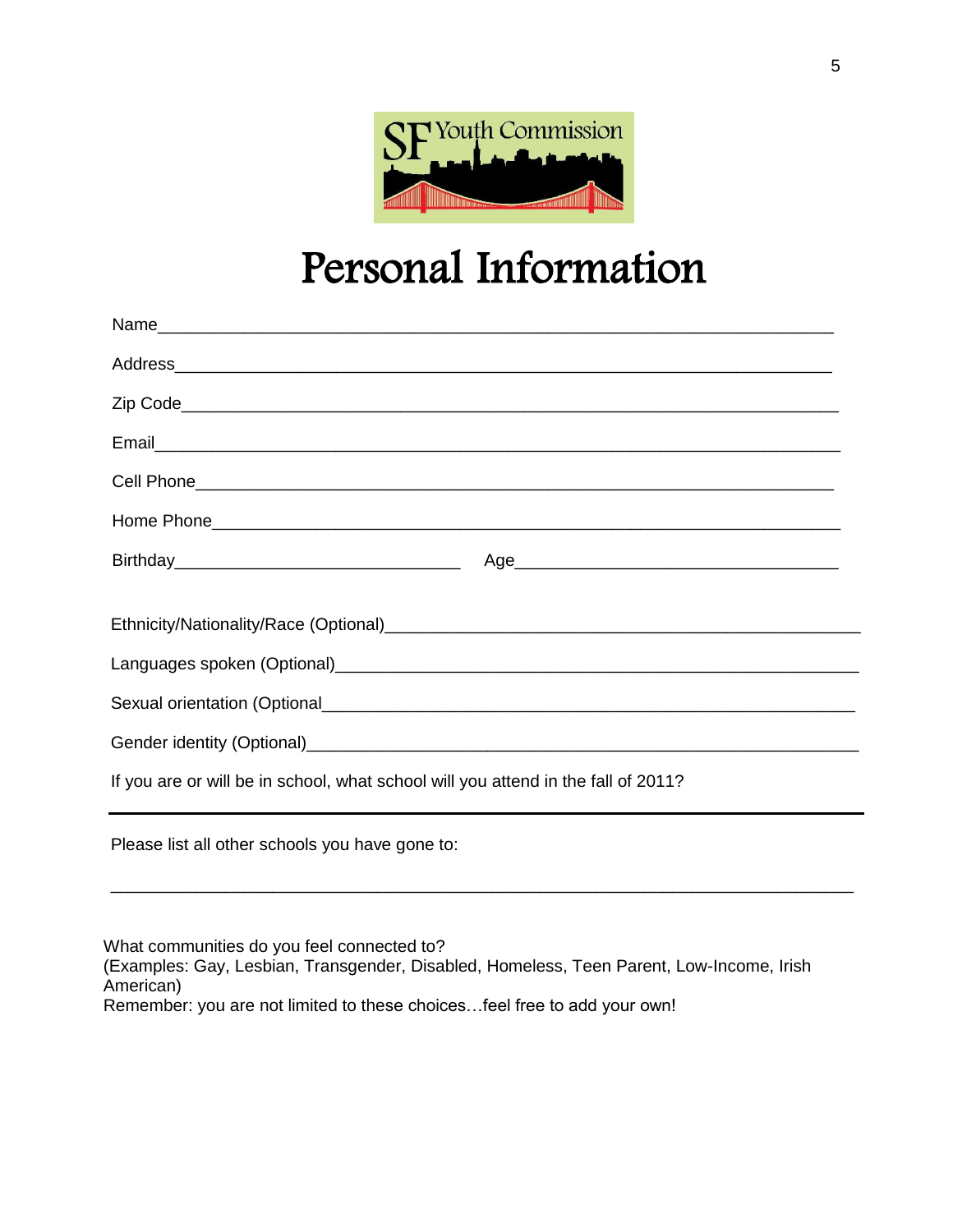

# Essay Questions

- 1. Why do you want to be a Youth Commissioner?
- 2. What are some issues that affect you or your community? How would you go about fixing these issues?
- 3. If you had a meeting with the Mayor or a member of the Board of Supervisors tomorrow, what would you talk about with them and advise them on?
	- 4. What are some of your past accomplishments that you are proud of?
- 5. The Youth Commission requires a commitment of at least 12 hours a month. In order to truly make an impact, it is often necessary to go beyond that minimum commitment. What other commitments do you have during the school year and are you prepared to meet that minimum requirement?
- 6. Please provide a letter of recommendation—a few paragraphs are sufficient—from someone not in your family (for example, a teacher, counselor, probation officer, etc.) regarding your work. THIS IS OPTIONAL. If you can't get or don't want to submit a letter of recommendation, please explain why.